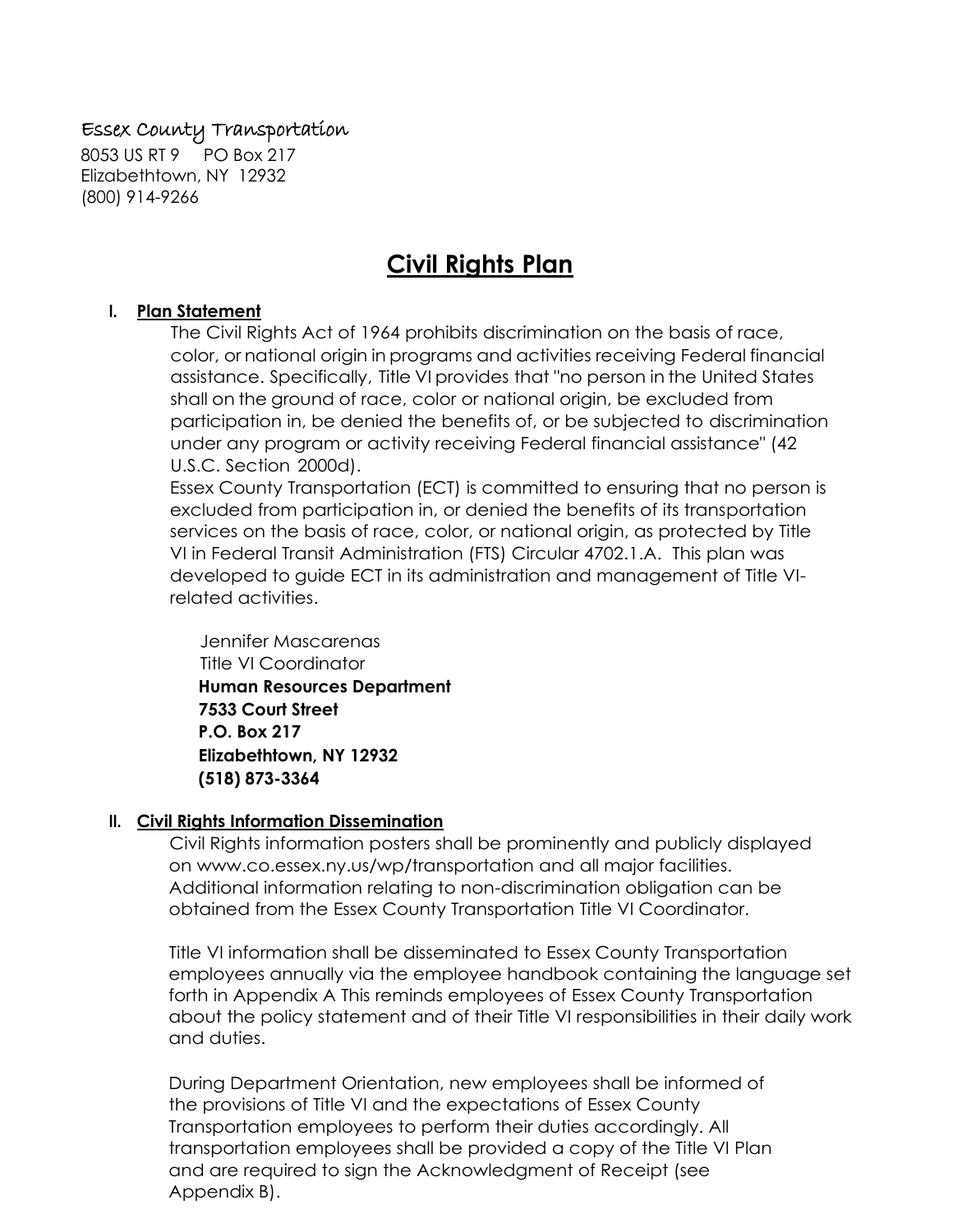#### **III.** Subcontracts and Venders

All subcontractors and venders who receive payments from Essex County Transportation where funding originates from any Federal assistance are subject to provisions of Title VI of the Civil Rights Act of 1964 as amended. Written contracts shall contain non-discrimination language, either directly or through the bid specification package which becomes an associated component of the contract.

#### **IV. Record Keeping**

The Title VI Coordinator will maintain permanent records, which include, but are not limited to, signed acknowledgments of receipts from the employees indicating the receipt of the Essex County Transportation Title VI Plan, copies of the Title VI complaints or lawsuits and related documentation, and records of correspondence to and from complainants and Title VI investigations.

#### **V. Civil Rights Procedures**

#### **How to file a Title VI Complaint**

The complainant may file a signed, written complaint up to one hundred and eighty (180) days from the date of the alleged discrimination. The complaint should include the following information.

Complainant's name, mailing address, and how to contact them (i.e., telephone number, email address, etc.) How, when, where and why they believe they were discriminated against. Include the location, names and contact information of any witnesses.

Other information that they deem significant.

The Title VI Complaint Form (see Appendix C) may be used to submit complaint Information. The complaint must be filed in writing with ECT at the following Address in order for Essex County Transportation to properly investigate any complaint:

 Jennifer Mascarenas Title VI Coordinator **Human Resources Department 7533 Court Street P.O. Box 217 Elizabethtown, NY 12932 (518) 873-3364**

NOTE: Essex County Transportation encourages all complainants to certify any mail that is sent through the U.S.Postal Service and/or ensure that all written correspondence can be tracked. For complaints originally submitted by facsimile, an original, signed copy of the complaint must be mailed to the Title VI Coordinator as soon as possible, but no later than one hundred eighty (180) days from the alleged date of discrimination.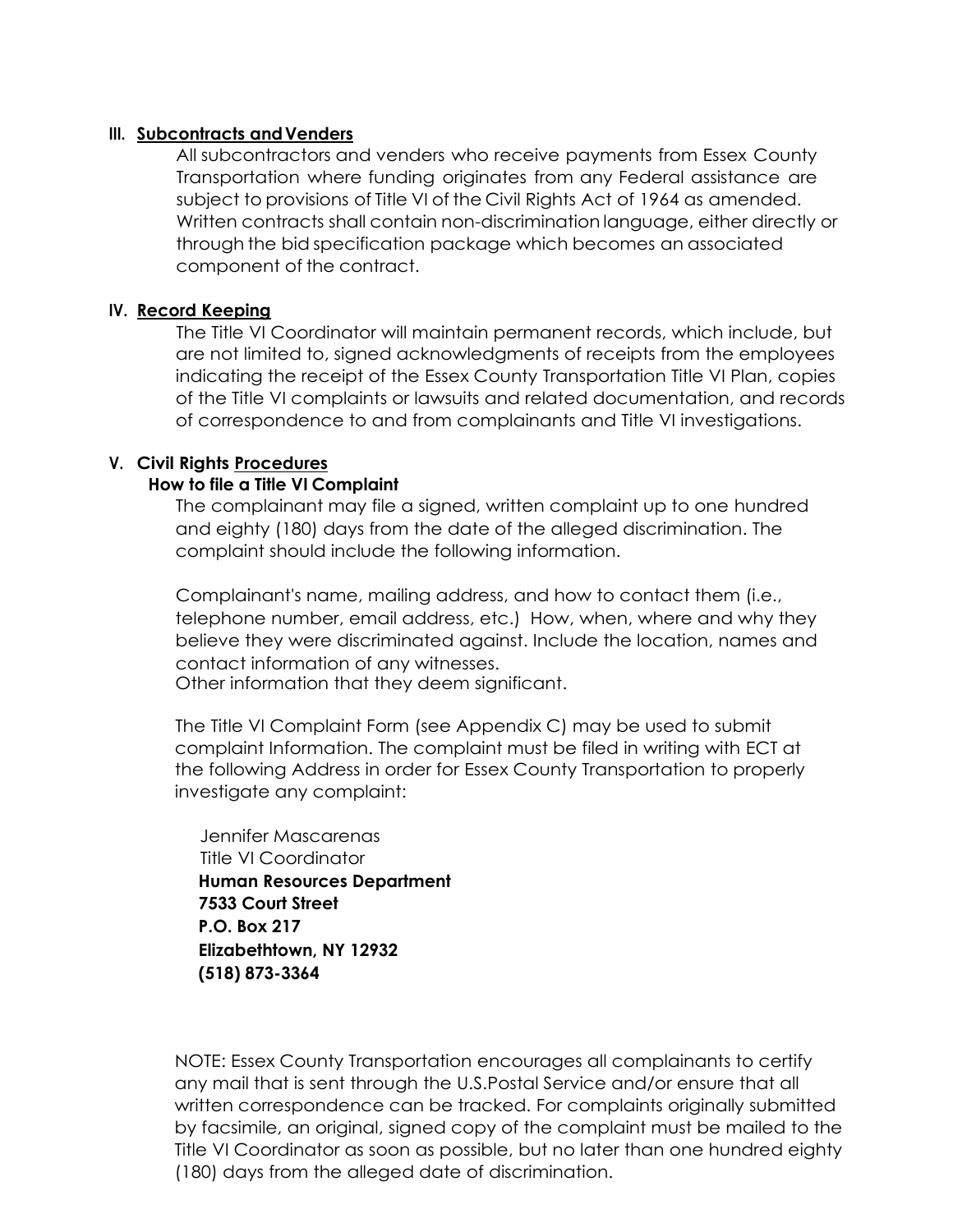#### **What happened to the complaint after it is submitted?**

All complaints alleging discrimination based on race, color or national origin in a service or benefit provided by Essex County Transportation will be directly addressed for investigation. Essex County Transportation shall also provide appropriate assistance to complainants, including those persons with disabilities, or who are limited in their ability to communicate in English. Additionally, Essex County Transportation shall make every effort to address all complaints in an expeditious and thorough manner.

A letter acknowledging receipt of complaint will be mailed within seven (7) days (see Appendix D). Please note that in responding to any requests for additional information, a complainant's failure to provide the requested information may result in the administrative closure of the complaint.

#### **How will the complainant be notified of the outcome of the complaint?**

The Title VI program coordinator will send a final written response letter (see Appendix E or F) to the complainant. In the letter notifying complainant that the complaint is not substantiated (Appendix F), the complainant is also advised of his or her right to

1) Provide additional information to Essex County Transportation for consideration of the complaint within seven (7) calendar days of receipt of the final written decision from Essex County Transportation and/or 2) File a complaint externally with the U.S. Department of Transportation and/or the FTA. Every effort will be made to respond to the Title VI complaints within sixty (60) working days of receipt of such complaints. In addition to the complaint process described above, a complainant may file a Title VI complaint with the following offices:

**Federal Transit Administration Office of Civil Rights Attention: Title VI Program Coordinator East Building, 5th Floor- TCR 1200 New Jersey Ave SE Washington DC 20590**

#### **VI. Language Assistance Plan (LAP)**

FTA Circular 4702.1B was developed by the Federal Transit Administration (FTA) and details the administrative and reporting requirements for recipients of FTA financial assistance to comply with Title VI and related executive orders including on LEP (Limited English Proficiency) persons.

 Essex County Transportation (ECT) is committed to breaking down language barriers by implementing consistent standards of language assistance across its service area.

The United States Department of Transportation (DOT) published guidance that directed its recipients to ensure meaningful access to the benefits,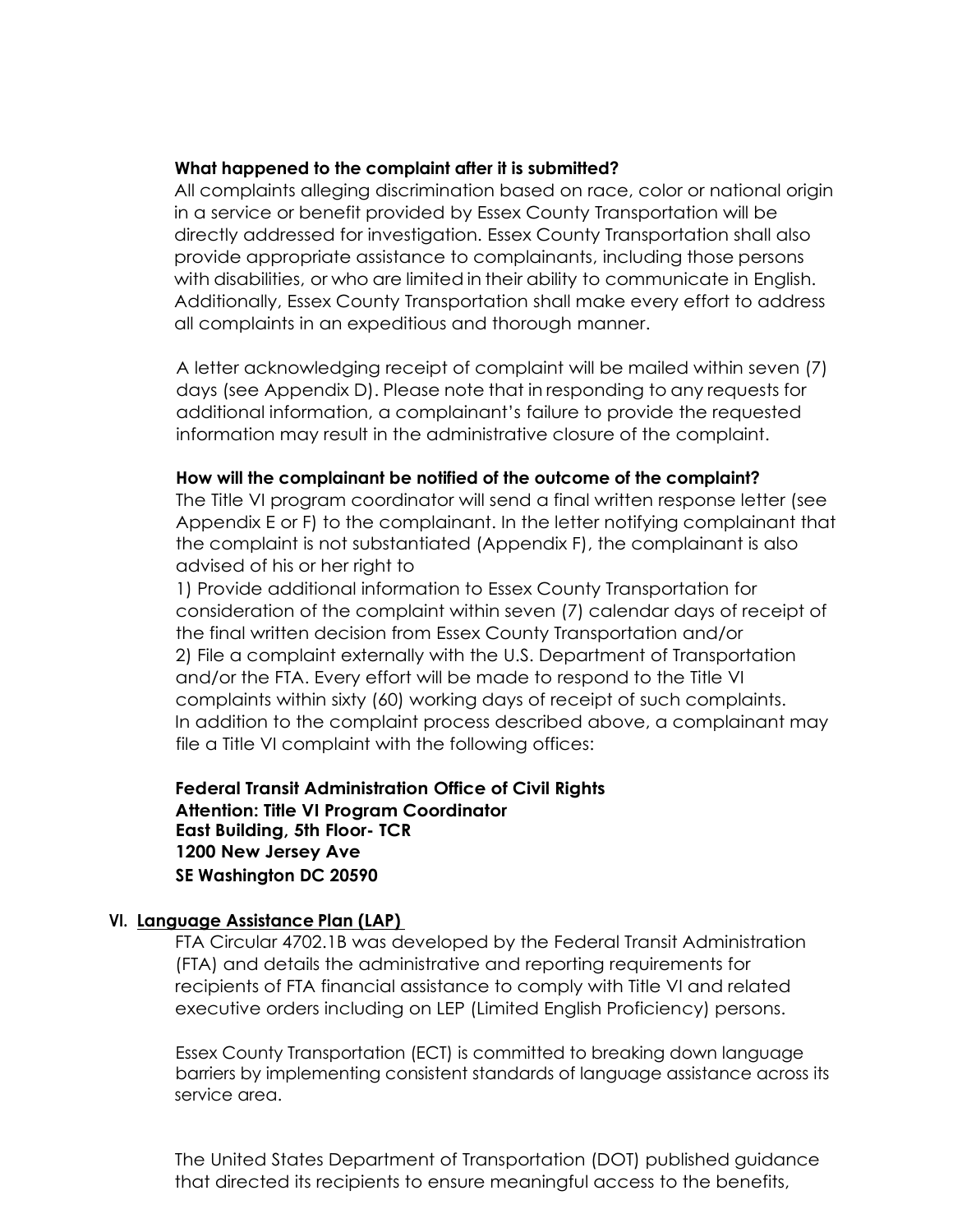services, information, and other important portions of their programs and activities for LEP customers. Essex County Transportation Language Assistance Plan (LAP) includes a four factor analysis and implementation plan that complies with the requirements of the DOT LEP guidance.

- 1. The number or proportion of LEP persons in the service area. The vast majority of the population with which we do business (individuals wishing to ride transit) is proficient in English, so that the LEP services are not normally required. According to 2015 census data for Essex County, English is spoken by 94.14% of residents in the transit service area. Spanish speaking residents represent 2.89% of the non-English speaking, French and Russian speaking residents represent .48% each and all other languages represent 2.01% of non-English speaking residents within the ECT service area.
- 2. The frequency with which LEP individuals come into contact with the service. Even though we have LEP services available as needed, current contact with LEP individuals is infrequent, even nonexistent. To date, no requests have been made by either individuals or groups.
- 3. The nature and importance of service provided by ECT. ECT provides important public transportation services to the public through its fixed routes.
- 4. The resources available to the recipients of the Federal funds to assure meaningful access to the service by LEP persons. ECT will incorporate LEP services policies on our buses, website and at any public meetings/trainings we hold in the future. We have received no requests for Language Line services to date, but will make sure to have these services available going forward. ECT plans to provide its employees with training to regarding cultural competency and our LEP services at time of employment and as needed.

## **IMPLEMENTATION PLAN**

Essex County Transportation will identify LEP persons in the service area through ridership, telephone contact counts, neighborhood demographics, general awareness surveys, etc. ECT will include information on LEP at all public forums held, as well as posting on buses, online and via telephone contact.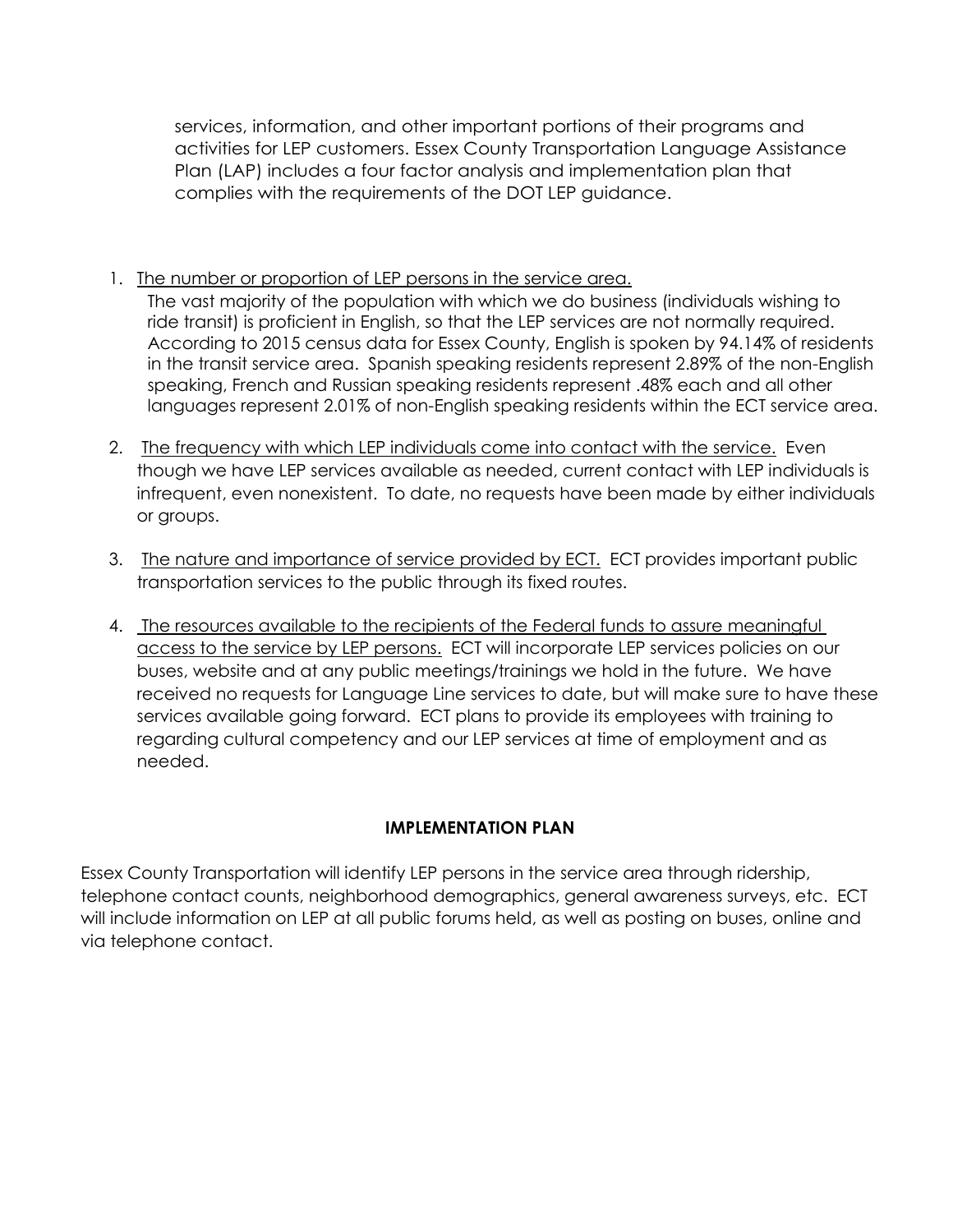#### **VII. Safe Harbor Provision**

The federal Transit Authority Circular 4702.1B states

*"DOT has adopted DOJ's Safe Harbor Provision, which outlines circumstances that can provide* a *"safe harbor" for recipients regarding translation of written materials for LEP populations. The Safe Harbor Provision stipulates that, if a recipient provides written translation of vital documents for each eligible LEP language group that constitutes five percent (5%) or 1,000 persons, whichever is less, of the total population of persons eligible to be served or likely to be affected or encountered. Then such action will be considered strong evidence of compliance with the recipient's written translation obligation. Translations of non-vital documents, if needed, can be provided orally. If there are fewer than 50 persons in* a *language group that reaches the five percent (5%) trigger, the recipient is not required to translate vital materials but should provide written notice in the primary language of the LEP language group of the right to receive competent oral interpretation of those written materials, free of cost.*

*These safe harbor provision apply to the translation of written documents only. The do not affect the requirement to provide access to LEP individuals through competent oral interpreters where oral language services are needed and are reasonable. A recipient may determine, based on the Four Factors Analysis, that even though* a *language meets the threshold specified by the Safe Harbor Provision, written translation may not be an effective means to provide language assistance measures. For example,* a *recipient may determine that* a large number of persons in that language group have low literacy skills in their *native language and therefore require oral interpretation. In such cases, background documentation regarding the determination shall be provided to FTA in the Title VI Program."*

#### **VIII.Membership of Non-elected Committees andCouncils**

Essex County Transportation does not have a non-elected transit related advisory council at this time.

#### **IX. Civil Rights Equity Analysis**

Essex County Transportation does not have transit related facilities.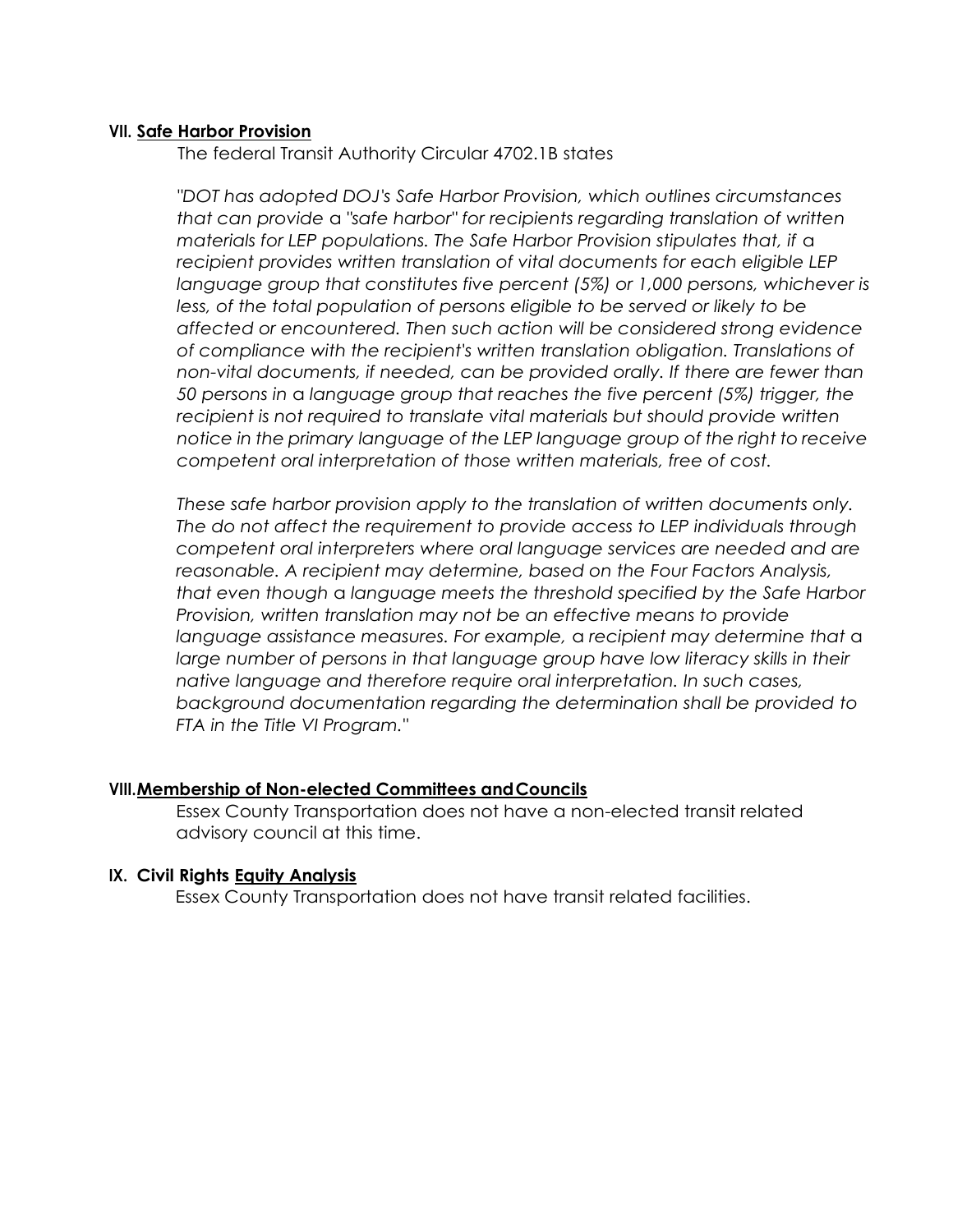#### **Appendix A: Employee Annual Education Form Civil Rights Plan**

No person shall, on the grounds of race, color or national origin, be excluded from participation in, be denied the benefits of, or be subjected to discrimination under any program or activity receiving federal financial assistance.

All employees of Essex County Transportation are expected to consider, respect, and observe this policy In their daily work and duties. If a participant or family member approaches you with a question or complaint relating to Title VI or discrimination of any kind based on race, color, or national origin, direct him or her to Essex County Transportation Title VI Coordinator.

In all dealings with anyone in the community, use courtesy titles (i.e. Mrs., Mrs., Ms., or Miss) to address them without regard to race, color or national origin.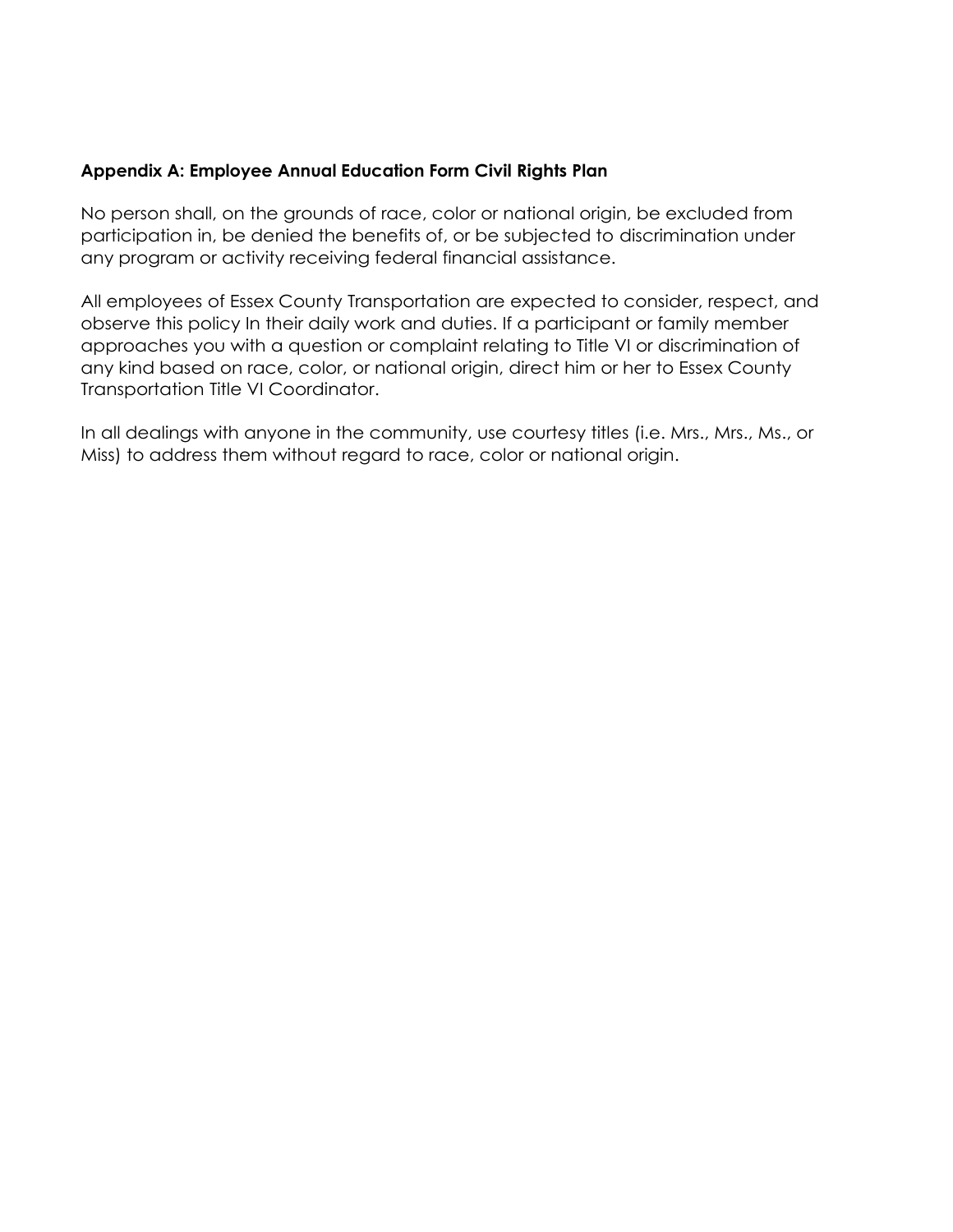## **Appendix B: Employee Acknowledgement of Receipt of Civil Rights Plan**

I hereby acknowledge the receipt of the Essex County Transportation Title VI Plan. I have read the plan and am committed to ensuring that no participant is excluded from or denied the benefits of its transportation services on the basis of race, color, or national origin, as protected by Title VI in Federal Administration (FTA) Circular 47002.1.A.

Employee signature

Print name

**Date**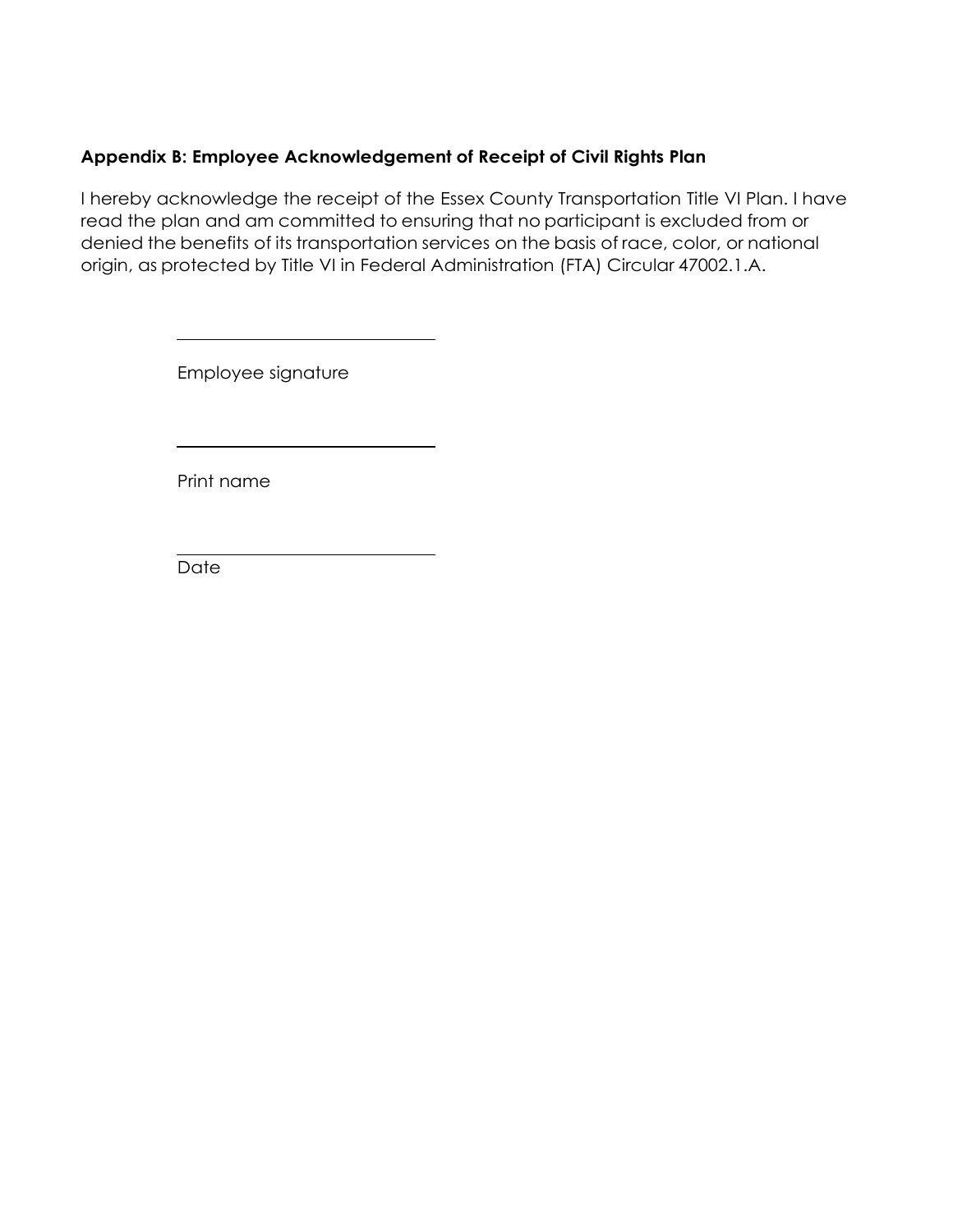#### **Appendix C: Public Participation Plan**

All applicants for Federal Transit Administration (FTA) financial assistance are required to ensure their programs, policies, and activities comply with US Department of Transportation (USDOT) Title VI of the Civil Rights Act of 1964. In order to comply with 49 CFR Section 21.9(b), sub recipients must develop, and submit to NYSDOT, a Public Participation Plan, which includes information about outreach methods to engage minority and limited English proficient populations (LEP), as well as a summary of outreach efforts made since the last Title VI Program submission.

The goal of Essex County Transportation's Public Participation Plan is to offer early, often, and continuous opportunities for the public to be involved in the identification of social, economic, and environmental impacts of proposed transportation decisions. ECT will provide adequate notice of public participation activities, as well as early and continuous opportunities for public review and comment at key decision points.

ECT will determine how, when and how often-specific public participation activities should take place, and what specific measures are most appropriate based on:

- The composition of the population in our service area;
- The type public involvement activities we have planned;
- The resources ECT has available

For any change in service, even regular changes, public information sessions or website updates will inform low-income, minority and LEP populations. ECT will show these populations have been notified of the change by documenting the outreach activities and response.

In order to integrate the Civil Rights Plan, Environmental Justice (EJ), Limited English Proficiency (LEP), ECT will seek out and consider the viewpoints of minority, low-income, and LEP populations in the course of conducting public outreach and involvement activities.

Outreach to low-income minority and LEP populations will include phone contact with relevant local organizations for these populations prior to any changes. Local organizations include Community Based Organizations, advocacy groups for immigrants, Independent Living Centers, etc. Public information sessions will provide information for LEP populations, and location will be accessible to impacted people by transit.

ECT will document when and how groups were contacted, and the type of meeting they were invited to. Minutes and records of responses will be taken down and written for review and be held for response. ECT will provide a summary of outreach efforts as part of their Title VI Program submission.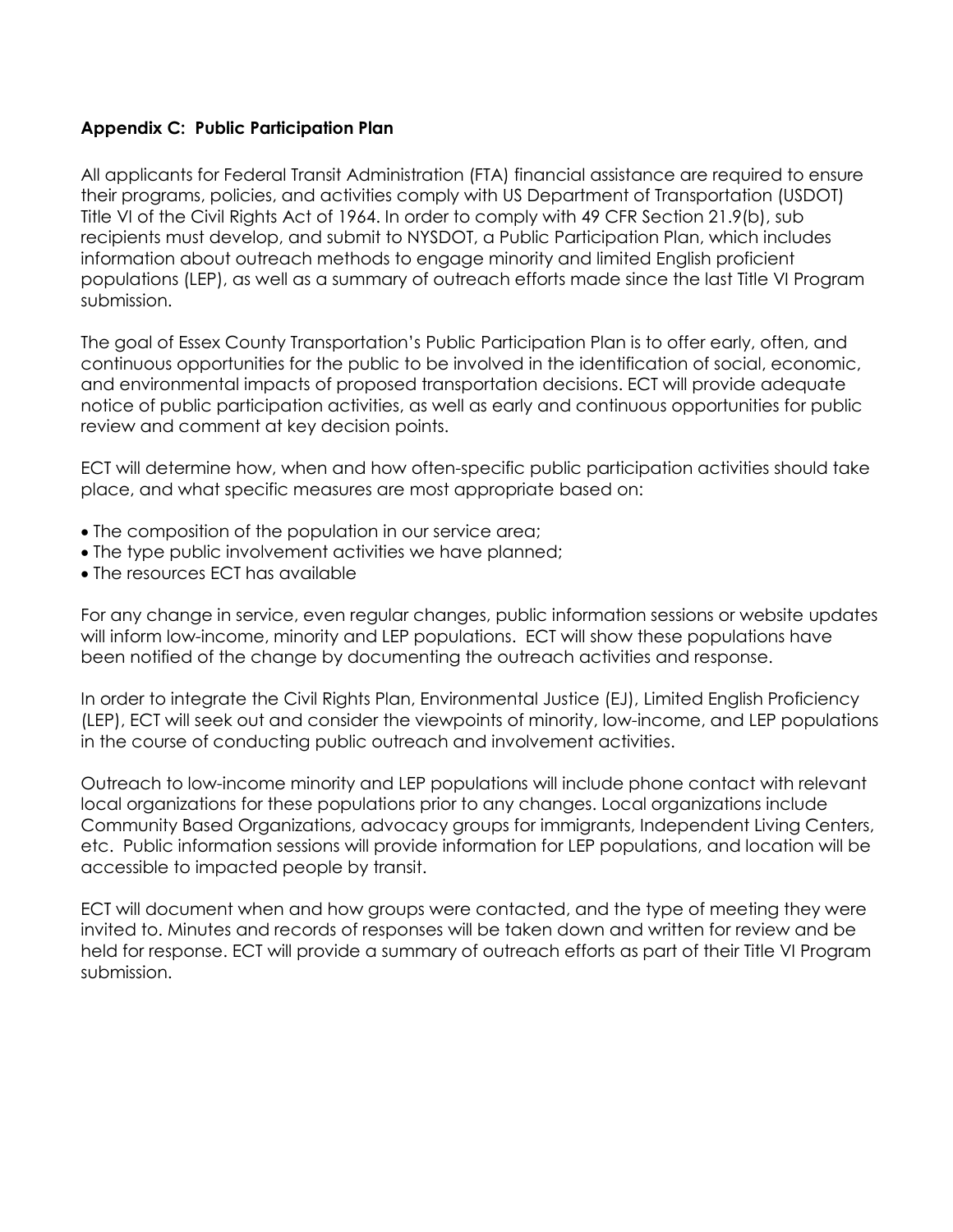ECT will consider the following effective practices when developing our Public Participation Plan:

 Use locations, facilities, and meeting times that are convenient and accessible to low-income and minority communities;

 Coordinating with individuals, institutions, or organizations and implementing community based public involvement strategies to reach out to members in the affected minority and/or low-income communities;

 Placing public notices of activities in all stations and in all vehicles; provide alternative language notices for LEP communities in our service area

Provide opportunities through means other than written communication.

 Use different meeting sizes and formats that are tailored to our particular communities and populations;

 Utilize social media, such as Facebook and You Tube to complement, but not replace, other involvement strategies;

 Consider non-traditional methods such a posting notices in hair salons, street fairs, faith-based institutions, libraries, etc.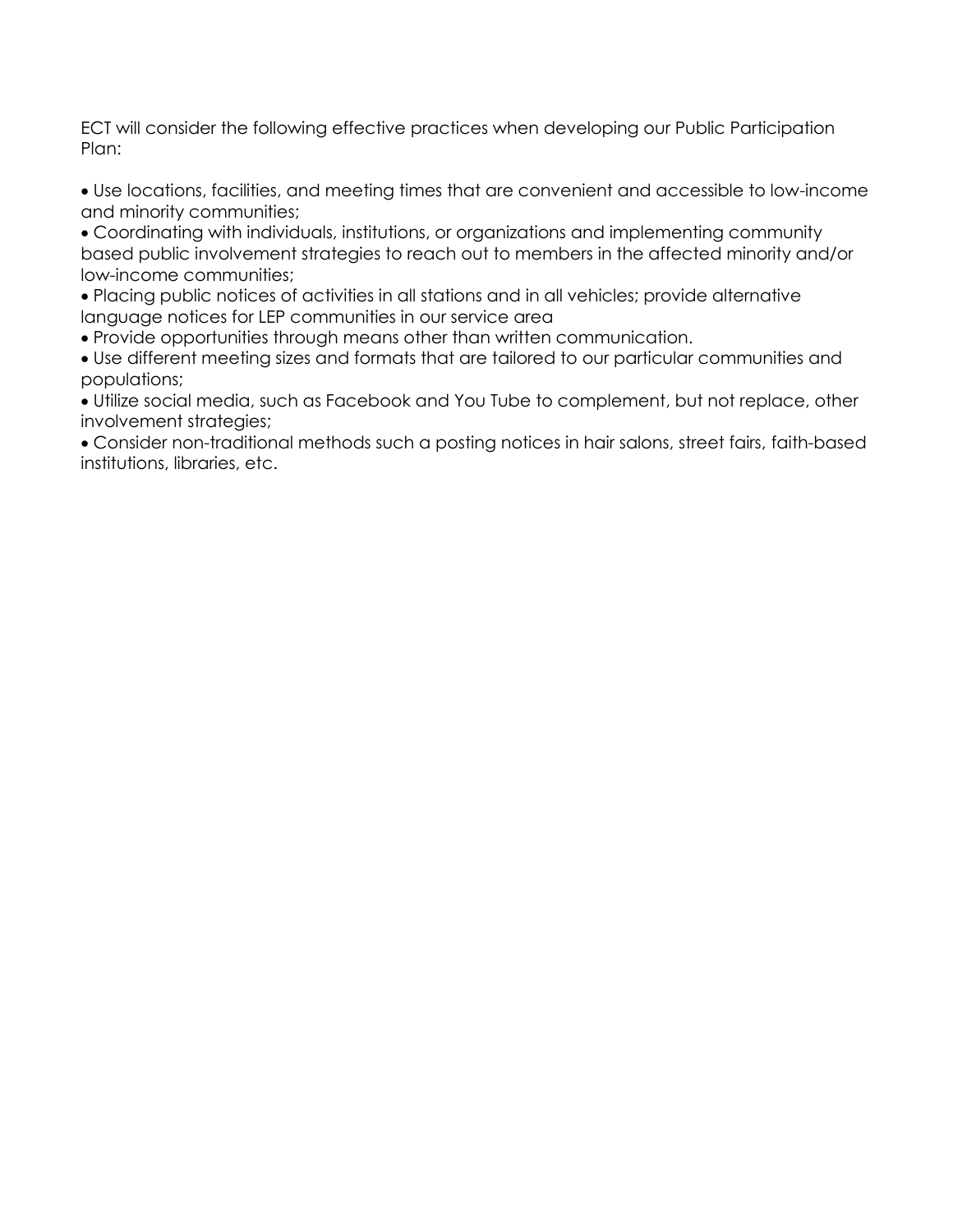| <b>Civil Rights COMPLAINT FORM</b><br>Appendix D:                                                                                      |  |                |                 |  |  |  |  |
|----------------------------------------------------------------------------------------------------------------------------------------|--|----------------|-----------------|--|--|--|--|
|                                                                                                                                        |  |                |                 |  |  |  |  |
|                                                                                                                                        |  |                |                 |  |  |  |  |
|                                                                                                                                        |  |                |                 |  |  |  |  |
| <b>Basis of Complaint: (place checkmark)</b>                                                                                           |  |                |                 |  |  |  |  |
| <b>Race</b><br>Color<br><b>Sex</b><br><b>National Origin</b><br>Age<br><b>Disability</b><br><b>Type of Complaint (place checkmark)</b> |  |                |                 |  |  |  |  |
| Program Service                                                                                                                        |  | <b>Benefit</b> | <b>Activity</b> |  |  |  |  |
| Who allegedly discriminated against you?                                                                                               |  |                |                 |  |  |  |  |
|                                                                                                                                        |  |                |                 |  |  |  |  |
|                                                                                                                                        |  |                |                 |  |  |  |  |
|                                                                                                                                        |  |                |                 |  |  |  |  |
| If an organization what is its name?                                                                                                   |  |                |                 |  |  |  |  |
|                                                                                                                                        |  |                |                 |  |  |  |  |
|                                                                                                                                        |  |                |                 |  |  |  |  |
| Telephone _______________________________                                                                                              |  |                |                 |  |  |  |  |
| Name of Contact_____________________                                                                                                   |  |                |                 |  |  |  |  |
| How were you discriminated against?                                                                                                    |  |                |                 |  |  |  |  |

**Dates and times discrimination occurred?**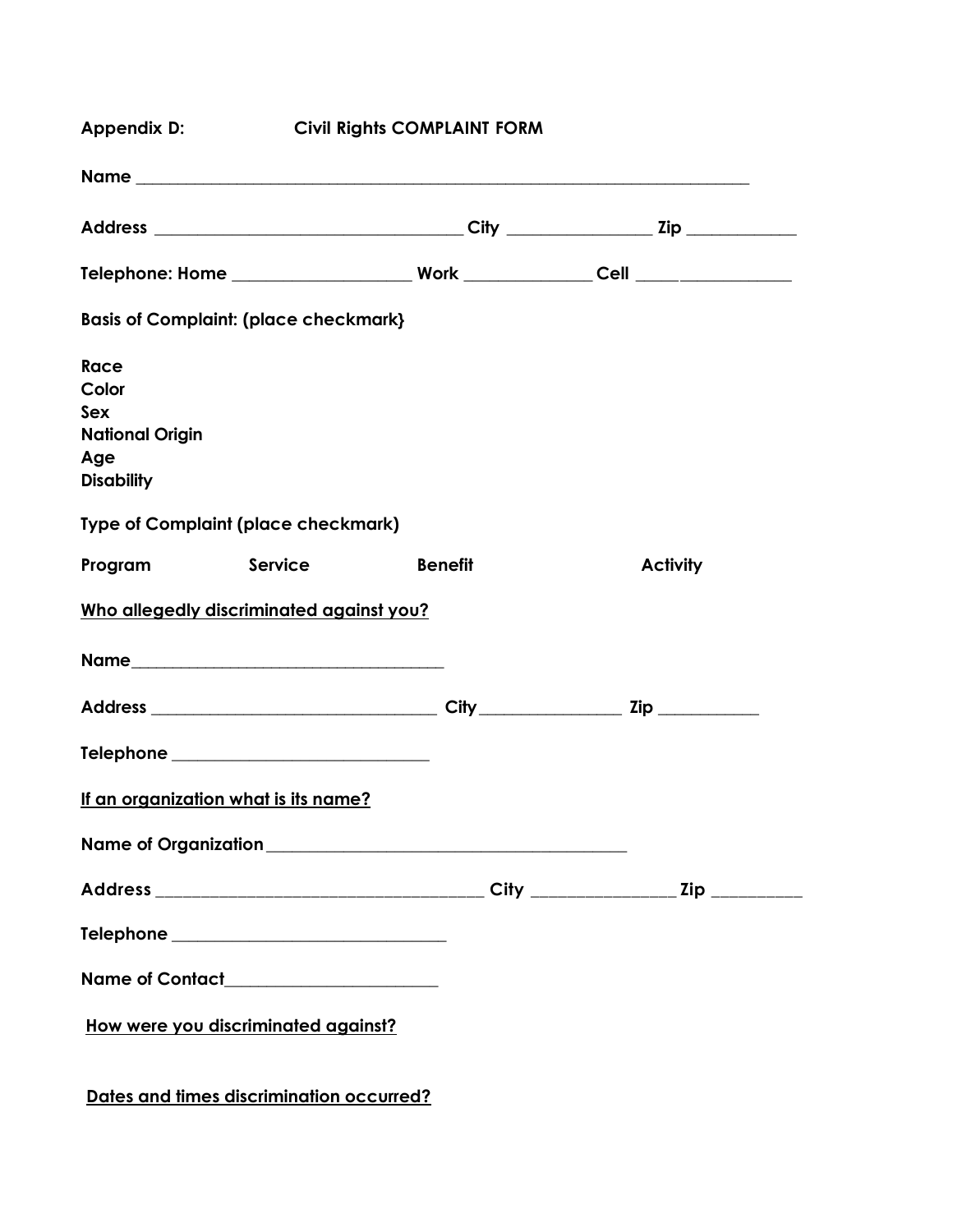| <b>Title</b><br><b>Work Phone</b><br><b>Name</b><br>Have you filed your complaint with anyone else?<br>Do you have an Attorney in this matter?<br>Name<br>When did you acquire | <b>Home Phone</b> |
|--------------------------------------------------------------------------------------------------------------------------------------------------------------------------------|-------------------|
|                                                                                                                                                                                |                   |
|                                                                                                                                                                                |                   |
|                                                                                                                                                                                |                   |
|                                                                                                                                                                                |                   |
|                                                                                                                                                                                |                   |
|                                                                                                                                                                                |                   |
|                                                                                                                                                                                |                   |
|                                                                                                                                                                                |                   |
|                                                                                                                                                                                |                   |
| <b>Mail to:</b> Jennifer Mascarenas<br><b>Title VI Coordinator</b>                                                                                                             |                   |
| <b>Human Resources Department</b><br>7533 Court Street<br>P.O. Box 217<br>Elizabethtown, NY 12932<br>$(518) 873 - 3364$                                                        |                   |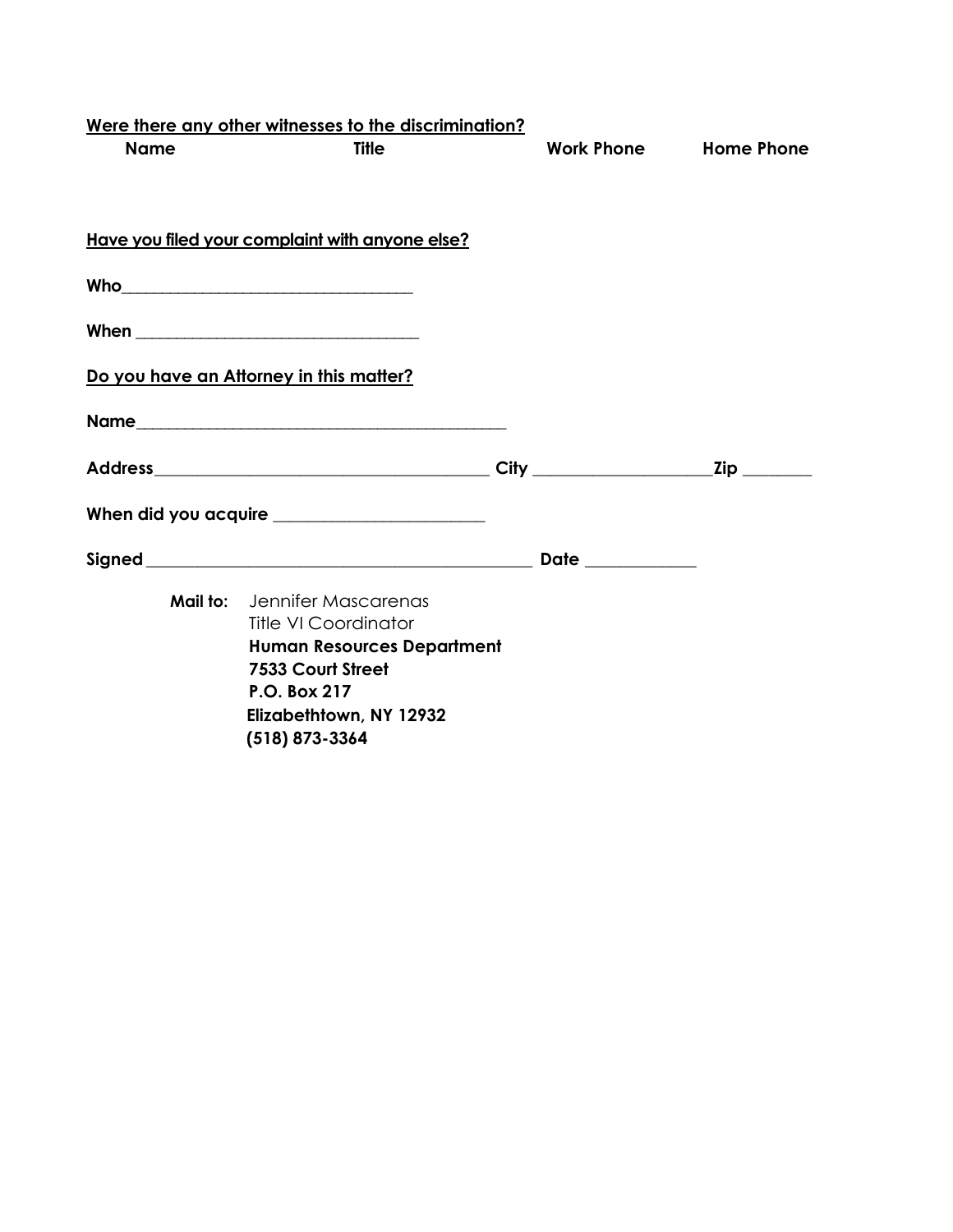#### **APPENDIX E: Letter Acknowledging Receipt of Complaint**

**Date** 

Name Address City, State Zip

Dear Name:

This letter is to acknowledge receipt of your complaint against Essex County Transportation Department alleging \_\_\_\_\_\_\_\_\_\_\_\_\_\_\_\_\_\_\_\_\_\_\_\_\_\_\_\_\_\_\_\_\_\_\_\_\_\_\_\_\_\_\_\_\_\_\_\_\_\_\_\_\_\_\_\_\_\_\_\_\_\_\_.

An investigation will begin shortly. If you have additional information you wish to convey or questions concerning this matter, please feel free to contact this office by contacting our office at (518) 873-3364 or in writing to Title VI Coordinator, Human Resources Department, 7553 Court Street, Elizabethtown, NY 12932.

Sincerely,

Jennifer Mascarenas Title VI Coordinator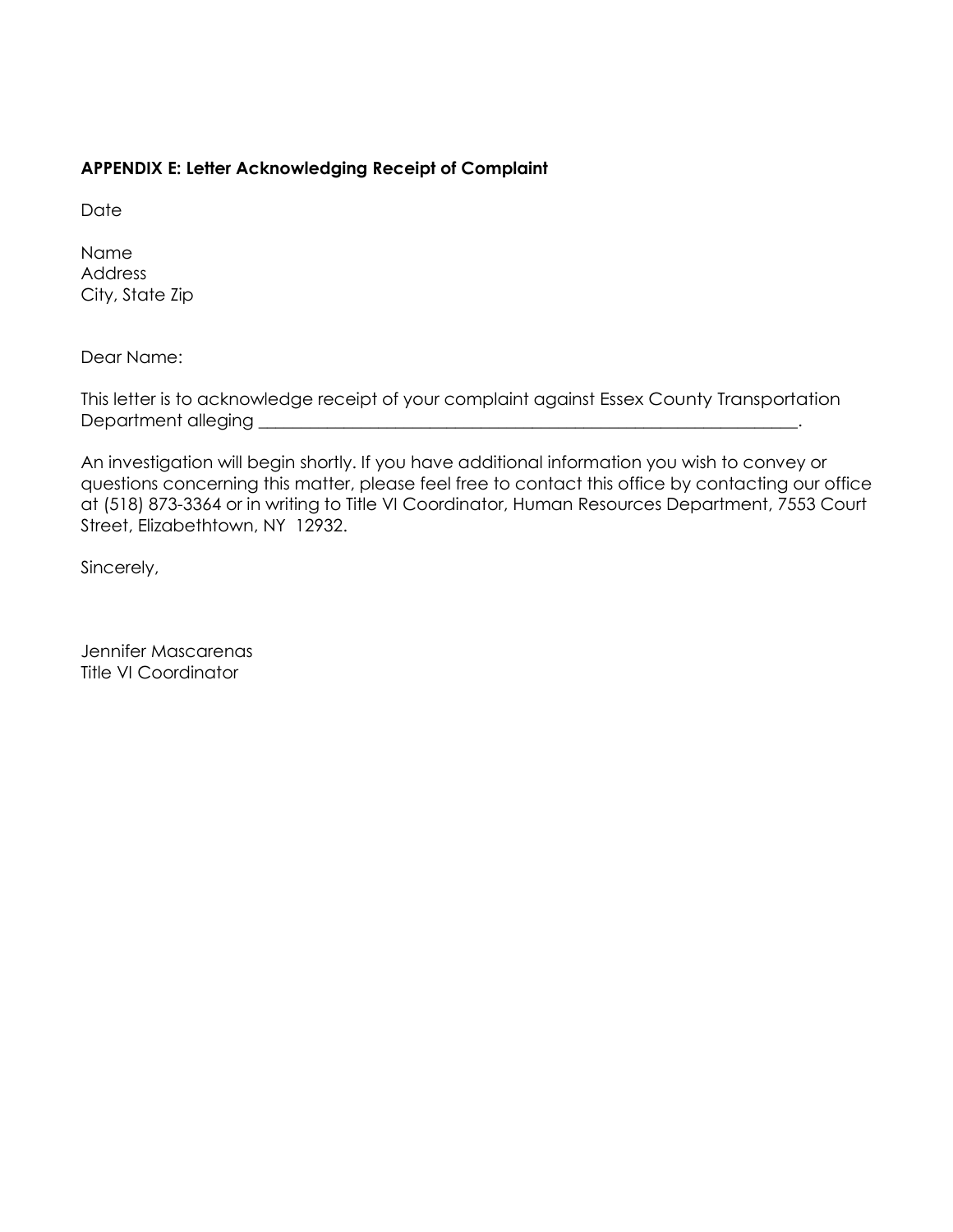## **APPENDIX F: Letter Notifying Complainant that the Complaint Is Substantiated**

**Date** 

Name Address City, State Zip

Dear Name:

The matter referenced in your letter dated \_\_\_\_\_\_\_\_\_\_\_\_\_\_\_\_\_ against Essex County Transportation alleging Title VI violation has been investigated. (An/Several) apparent violation(s) of Title VI of the Civil Rights Act of 1964, including those mentioned in your letter (was/were) identified. Efforts are underway to correct these deficiencies.

Thank you for calling this important matter to our attention. You were extremely helpful during our review of the program. (If a hearing is requested, the following sentence may be appropriate.) You may be hearing from this office, or from federal authorities, if your services should be needed during the administrative hearing process.

Sincerely,

Jennifer Mascarenas Title VI Coordinator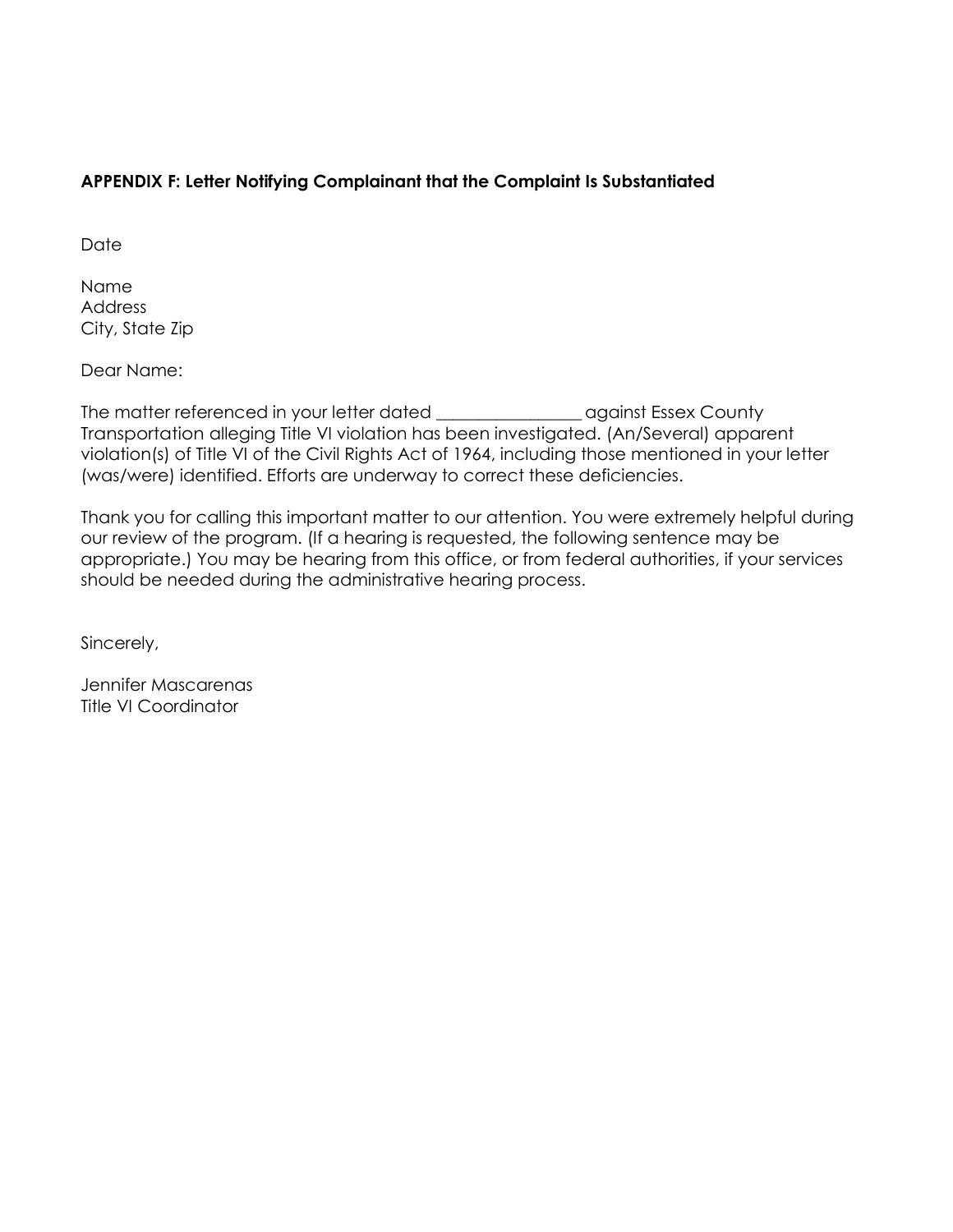## **APPENDIX G: Letter Notifying Complaint and that the Complaint Is Not Substantiated**

Date

Name Address City, State Zip

Dear Name:

The matter referenced in your complaint dated \_\_\_\_\_\_\_\_\_\_\_\_\_\_\_\_\_\_\_\_\_\_\_\_\_\_\_\_\_\_\_\_\_\_ against the Essex County Transportation alleging \_\_\_\_\_\_\_\_\_\_\_\_\_\_\_\_\_\_\_\_\_\_\_\_\_\_\_\_\_\_\_\_\_\_\_\_\_\_\_\_\_\_\_\_\_\_\_\_ has been investigated. The results of the investigation did not indicate that the provisions of Title VI of the Civil Rights Act of 1964, had in fact been violated. As you know Title VI prohibits discrimination based on race, color, or national origin in any program receiving federal financial assistance.

Essex County Transportation has analyzed the materials and facts pertaining to your case of evidence of the Department's failure to comply with any of the civil rights laws. There was no evidence found that any of these laws have been violated. I therefore advise you that your complaint has not been substantiated and that I am closing the matter in our files.

You have the right to 1) provide additional information to this office for reconsideration of your complaint within seven (7) calendar days of receipt of this final written decision from Essex County Transportation and/or 2) file a complaint externally with the U.S. Department of Transportation and/or the Federal Transit Administration at:

Federal Transit Administration Office of Civil Rights Attention: Title VI Program Coordinator East Building, 5th Floor- TCR 1200 New Jersey Ave., SE Washington DC 20590

Thank you for taking the time to contact us. If I can be of assistance to you in the future, do not hesitate to call me.

Sincerely,

Jennifer Mascarenas Title VI Coordinator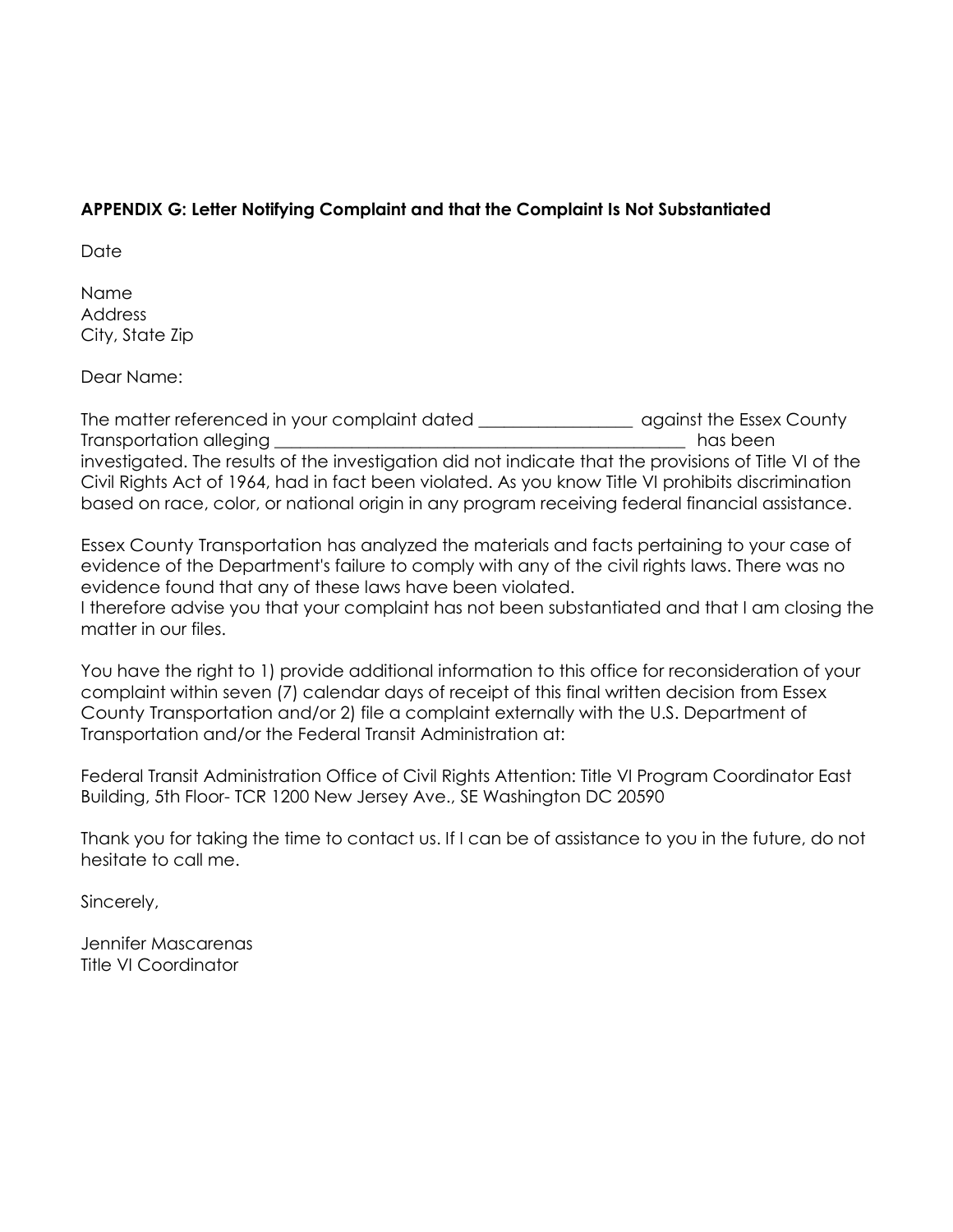#### **APPENDIX H: Sample of Narrative to be included in Posters to be displayed in Participants Transport Vehicles and Facilities**

Essex County Transportation is committed to ensuring that no person is excluded from participation in, denied the benefits of, or be subjected to discrimination in the receipt of its services on the basis of race, color, or national origin, as protected by Title VI of the Civil Rights Act of 1964.

If you feel you are being denied participation in or being denied benefits of the services provided by Essex County Transportation or otherwise being discriminated against because of your race, color, national origin, gender, age, or disability, you may contact our office at (518)873-3364.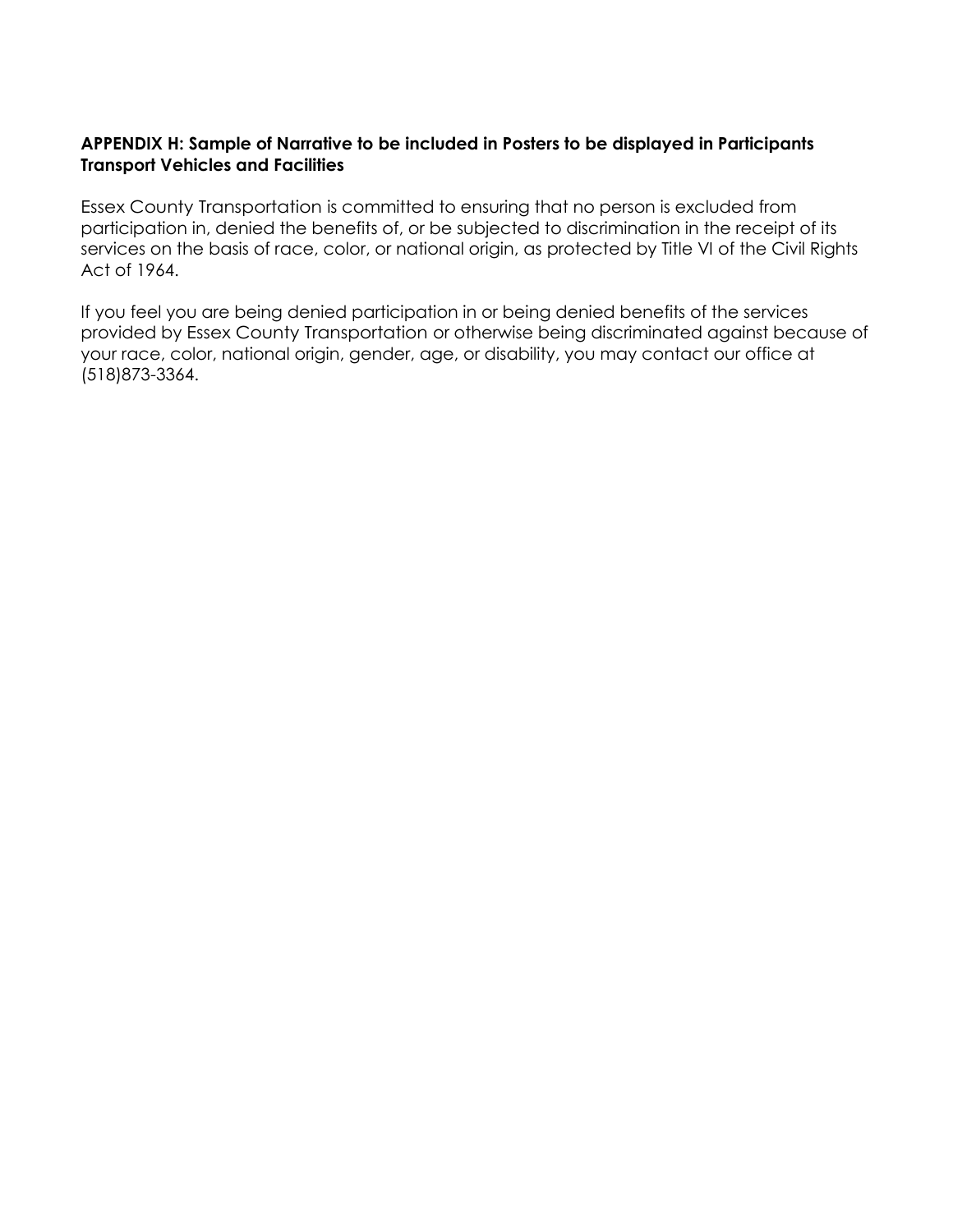| <b>APPENDIX I: NYSDOT Public Transportation Programs</b><br>Title VI Investigations, Complaints & Lawsuits Log |                              |                                     |  |  |  |  |  |  |  |
|----------------------------------------------------------------------------------------------------------------|------------------------------|-------------------------------------|--|--|--|--|--|--|--|
| <b>AGENCY:</b> Essex County Transportation.                                                                    |                              |                                     |  |  |  |  |  |  |  |
| <b>TITLE VI OFFICER: Jennifer Mascarenas</b>                                                                   |                              |                                     |  |  |  |  |  |  |  |
| E-MAIL: jmascarenas@co.essex.ny.us                                                                             |                              |                                     |  |  |  |  |  |  |  |
| CONTACT: (518) 873-3364                                                                                        |                              |                                     |  |  |  |  |  |  |  |
| <b>FISCAL YEAR FY:</b>                                                                                         |                              |                                     |  |  |  |  |  |  |  |
| <b>REPORTING PERIOD</b> (check appropriate box):                                                               |                              |                                     |  |  |  |  |  |  |  |
| 1st Half<br>(July-December)                                                                                    | $2nd$ Half<br>(January-June) | Complete Fiscal Year<br>(July-June) |  |  |  |  |  |  |  |

- 1. Were any investigations, lawsuits or complaints filed during this time period?
- 2. If YES, please provide the following information for each investigation, lawsuit or complaint received during this time period:

Date the investigation, lawsuit or complaint was filed, and Summary of the allegation(s) and status if resolved.

- **3.** Based on the investigations, lawsuits or complaints filed during the Fiscal Year, please provide a status of each allegation. **(Report on separate paper at the end of the Fiscal Year).**
- 4. Please indicate if or what actions were taken by the sub recipient in response to the investigation, lawsuit or complaint. **(Report on separate paper at the end of the Fiscal Year).**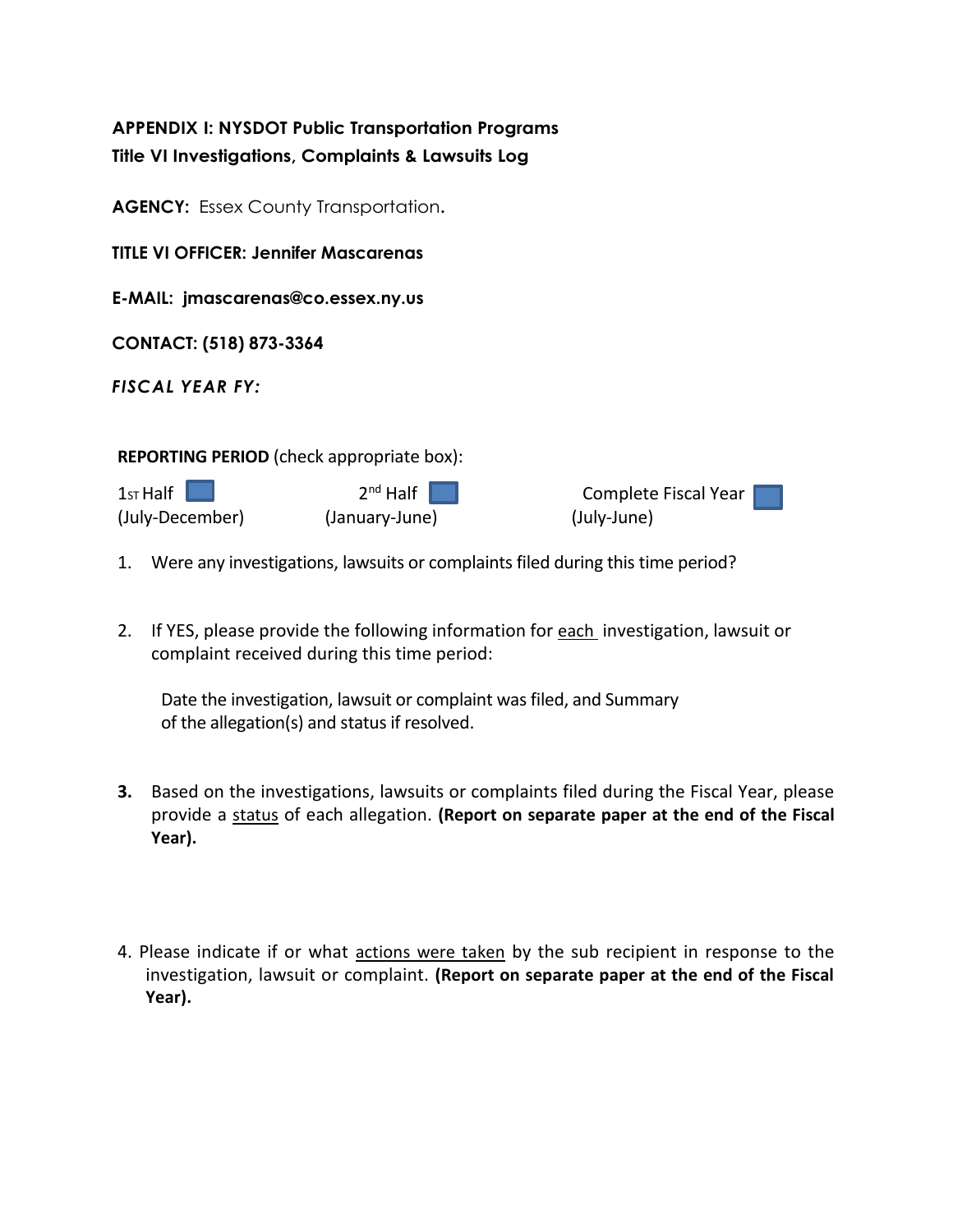#### Attachment 1

## Essex County Transportation

8053 US Rt. 9 PO Box 217 Elizabethtown, NY 12932 (800) 914-9266

## **SERVICE STANDARDS**

#### **VEHICLE LOAD FOR FIXED ROUTE**

Essex County Transportation has adopted a method of allowing 1 standing per row in each vehicle during peak operating period and should not exceed vehicle achievable capacity for each of the following vehicles in our fleet:

| <b>Vehicle Type</b>  |                        | Length       | Capacity | <b>Seated</b> | <b>Standing</b> | <b>Total</b> | <b>Max Load Factor</b> |
|----------------------|------------------------|--------------|----------|---------------|-----------------|--------------|------------------------|
|                      |                        |              |          |               |                 |              | 1 standing per row in  |
| <b>FORD</b>          | E-450                  | <b>26 Ft</b> | 20       | 20            | 8               | 28           | each vehicle           |
| <b>FREIGHTLINER</b>  | <b>CHAMPION</b>        | 32 Ft        | 34       | 34            | 10              | 44           | $\mathbf{H}$           |
| <b>INTERNATIONAL</b> | HC/TC                  | 32 Ft        | 32       | 32            | 10              | 42           | $\mathbf{H}$           |
| <b>INTERNATIONAL</b> | HC/TC                  | 32 Ft        | 32       | 32            | 10              | 42           | $\mathbf{H}$           |
| <b>FORD</b>          | E-450                  | <b>26 Ft</b> | 20       | 20            | 8               | 28           | $\mathbf{H}$           |
| <b>FORD</b>          | E-450                  | <b>26 Ft</b> | 20       | 20            | 8               | 28           | $\mathbf H$            |
| <b>FORD</b>          | E-450                  | <b>26 Ft</b> | 20       | 20            | 8               | 20           | $\mathbf{u}$           |
| <b>FORD</b>          | E-450                  | <b>26 Ft</b> | 20       | 20            | 8               | 20           | $\mathbf{H}$           |
| <b>FORD</b>          | $F-550$                | 32 Ft        | 24       | 24            | 8               | 32           | $\mathbf{H}$           |
| <b>FORD</b>          | $F-550$                | 32 Ft        | 24       | 24            | 8               | 32           | $\mathbf{H}$           |
| <b>Chevrolet</b>     | G4500                  | 30 Ft        | 16       | 16            | 4               | 20           | $\mathbf{H}$           |
| <b>CHEVROLET</b>     | G4500                  | 30 Ft        | 16       | 16            | 4               | 20           | $\mathbf{H}$           |
| <b>Chevrolet</b>     | G4500                  | 30 Ft        | 16       | 16            | 4               | 20           | $\mathbf{H}$           |
| <b>FORD</b>          | E-450                  | <b>26 Ft</b> | 20       | 20            | 8               | 28           | $\mathbf{H}$           |
| <b>FREIGHTLINER</b>  | <b>TROLLEY</b>         | <b>26 Ft</b> | 24       | 24            | 8               | 32           | $\mathbf{H}$           |
| <b>FREIGHTLINER</b>  | <b>TROLLEY</b>         | <b>26 Ft</b> | 26       | 26            | 10              | 36           | $\mathbf H$            |
| <b>FORD</b>          | E-450                  | <b>26 Ft</b> | 20       | 20            | 8               | 28           | $\mathbf{H}$           |
| <b>FREIGHTLINER</b>  | <b>VILLAGER</b><br>190 | 30 Ft        | 26       | 26            | 10              | 36           | $\mathbf H$            |
|                      |                        |              |          |               |                 |              |                        |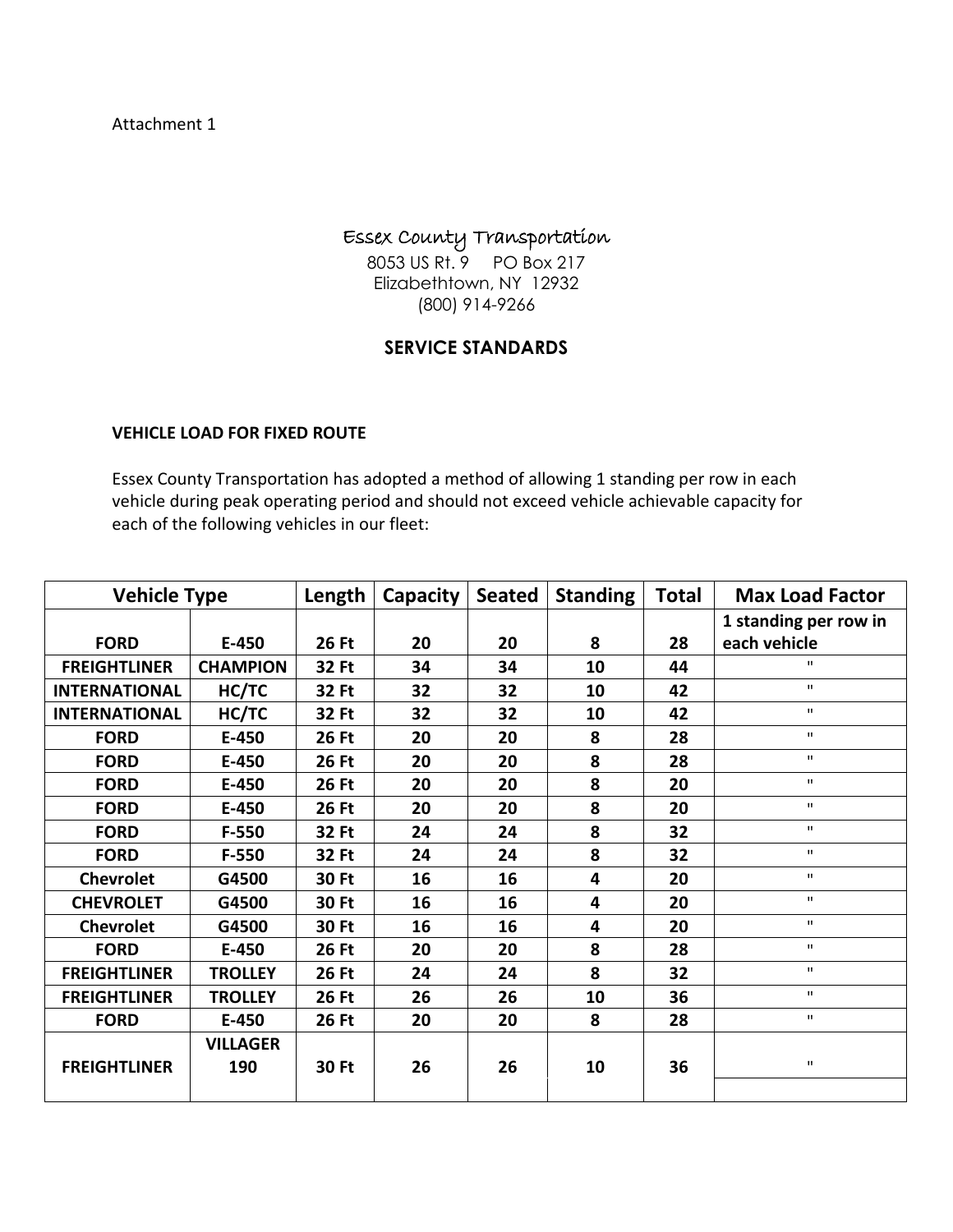#### **VEHICLE HEADWAY FOR FIXED ROUTE**

Currently Essex County Transportation (ECT) headways are adjusted based on ridership demand and market potential, using load factors, productivity, and development growth to inform the planning process. Current Vehicle Headways are 30 minutes to 4 hours depending on the service area route.

#### **ON TIME PERFORMANCE FOR FIXED ROUTE**

Essex County Transportation monitors on time performance on all fixed routes at all-time points. ECT fixed route vehicles travel through all published time points and complete their established runs no more than 5 minutes late compared to the established published timetables before being considered late.

#### **SERVICE AVAILIBILITY FOR FIXED ROUTE**

Essex County Transportation considers convenient service distribution along routes to accommodate our rural areas as well as our more populated areas. We offer a ¾ mile route deviation upon request to accommodate riders.